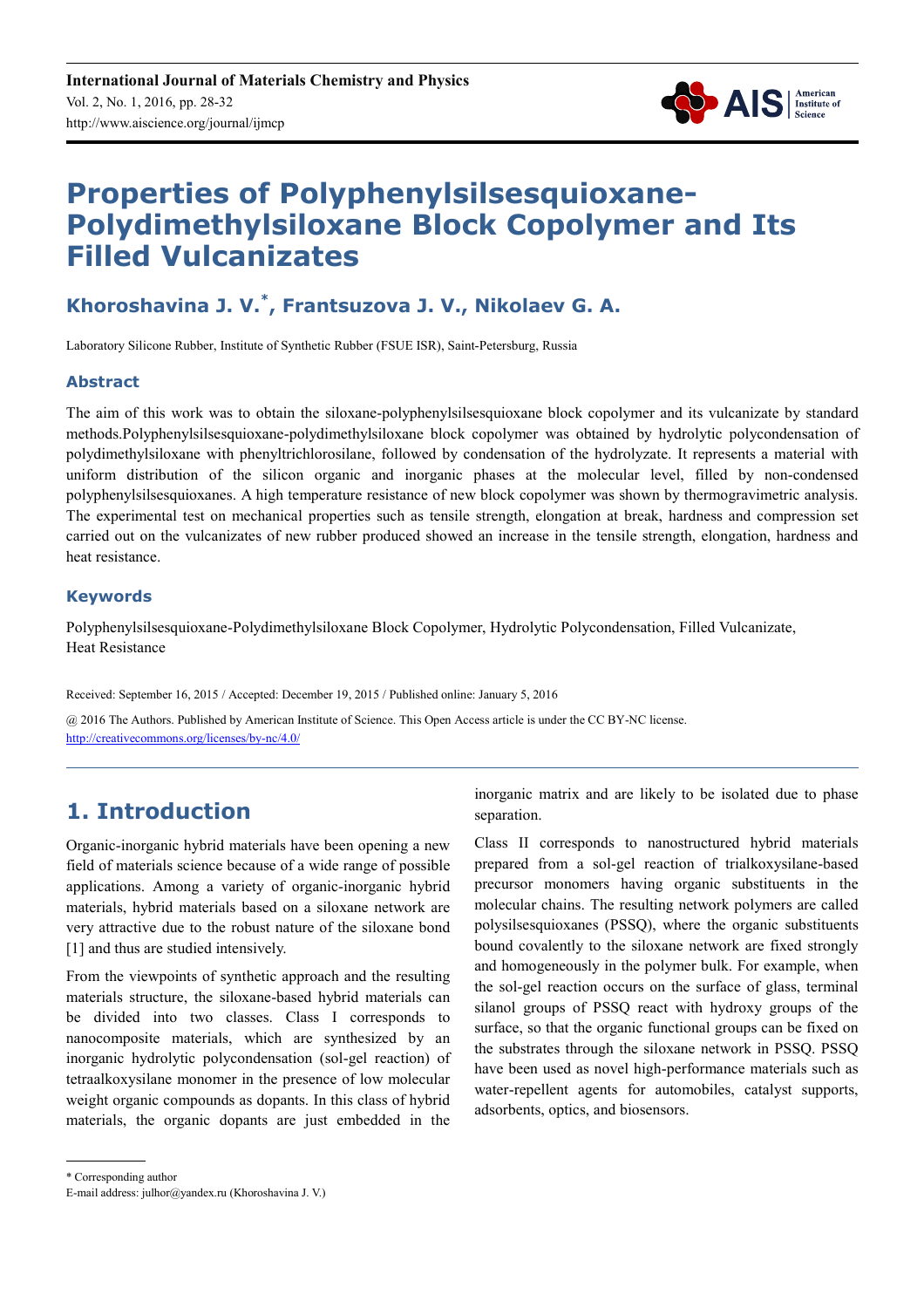As well known, PSSQ is a product of hydrolytic polycondensation of alkyltrichlorosilane with the empirical formula  $[RSiO<sub>1.5</sub>]$  [2, 3]. PSSQ are incompletely condensed T-resins of irregular, ladder and cage structures with high level of hydroxy-groups [4]. PSSQ are intermediate between  $SiO<sub>2</sub>$  and (R<sub>2</sub>SiO) since silicon is bonded with three oxygen atoms and hydrocarbon substituent (e.g., phenyl, cyclopentyl, can contain the various functional groups as side-chains) promoting the compatibility of the filler and the polymer matrix in the filled material. PSSQ, referred to as  $T<sub>n</sub>$ , have been the focus of considerable experimental and theoretical interest because of their wide variety of practical uses for many years. Among a huge number of investigations for these diverse polyhedral compounds, the approach to make use of their cavity for various purposes, such as a container of atomic or molecular species, medical supplies, molecular sieves, or a reaction filed for  $H<sub>2</sub>$  formation, is one of the extremely attractive research areas of the PSSQ chemistry. In addition to many interesting experimental observations, theoretical studies have been making considerable contributions in this area. For example, there are systematic and comprehensive studies for the encapsulation of various atomic or ionic species into  $T_8$  and  $T_{10}$ .

In particular, much interest has been paid to cubic  $T_8$ silsesquioxane  $(R-SiO<sub>1.5</sub>)_8$ , consisting of a rigid, crystalline silica-like core that is perfectly defined spatially (0.5–0.7 nm) and that can be linked covalently to eight R groups, because of their possible applications in optics, electronics, engineering, and biosciences [5]. PSSQ have attracted much attention in the research fields of organic-inorganic hybrid materials for academic and application reasons, exhibiting superior thermal, mechanical, and chemical stabilities derived from siloxane (Si–O–Si) bond frameworks with high bond energy compared with C–C bonds [6]. These studies must give useful information for the future design of the molecular sieve or better drug delivery.

The silsesquioxane family is now recognized to have an enormous potential as a building block for various advanced materials, and their applications can be found in the areas of catalysis, coordination chemistry, and material science. PSSQ is useful as a framework in organic - inorganic polymer hybrid material because of its high heat resistivity, high mechanical properties, and easy introduction of functional groups in the side chain [7 - 9].

We wonder that in the world a little research is deal with silsesquioxane - polysiloxane polymer composites [10]. A lot of investigations are devoted to the synthesis of polyhydrocarbon-, polyepoxy-, polythiophene-[1], polyketone [1, 11, 12], fluorine-containing polymers [13] or phosphor-containing polymer [1, 14] with PSSQ as a hard block.

Currently it is known a polyphenylsilsesquioxanepolydimethylsiloxane block copolymer brand Lestosyl obtained by a homofunctional polycondensation polydimethylsiloxane with a chain length of  $200 \pm 20$  units and phenyltrichlorosilane. This polymer consists of "hard" block - polyphenylsilsesquioxane (PSSQ) and "flexible" polydimethylsiloxane block [15].

Lestosyl used as a solution for filled and unfilled protective and anti-adhesive elastic hydrophobic non-toxic coatings for a variety of structures, pipes, devices and components stably working in a wide temperature range from  $-60$  to  $+250^{\circ}$ C. Lestosyl is a solid amorphous crumb, it's impossible to mill it.

It was shown that this block copolymer consists of two fractions by fractional analysis [16]. Macromolecular fractions part (40%) has a wide distribution of molecular weight  $Mn = 1,0 \div 7,0.10^4$  and consists of branched polyfunctional macromolecule, wherein the hard blocks are randomly connected by flexible siloxane chains. The second part of the fraction (60%) is a low molecular weight block polyphenylsilsesquioxanes (PSSQ) with high level hydroxygroups.

Consequently, this polymer can be considered as a nanocomposite in which polyphenylsilsesquioxanepolydimethylsiloxane block copolymer highly filled by "full condensed" polyhedral silsesquioxanes and "incompletely condensed" T-resin. Properties and reproducibility of the properties of these materials are very dependent on the nature of the interaction between the phases, phase compatibility / incompatibility and structure of interfacial areas.

One of the promising directions in materials science of recent years is the creation of polymer nanocomposites, in which inorganic and organic components are combined in one molecule in such a way that the hard segments in principle can't form a separate phase. It is expected that, compared with traditional, in these composite materials internal defects will not appear in the hard reinforcing elements, and this will provide a significant improvement in mechanical and thermal properties of composites.

One of problems in creating composites is phase separation of the components. There are several ways to suppress the phase separation, but the most promising of which is the synthesis of polymers in which the rigid and flexible segments are chemically linked. Such materials are called molecular composites [5].

# **2. Research Significance**

The aim of this work is the synthesis of siloxane block copolymers suitable for the vulcanization by standard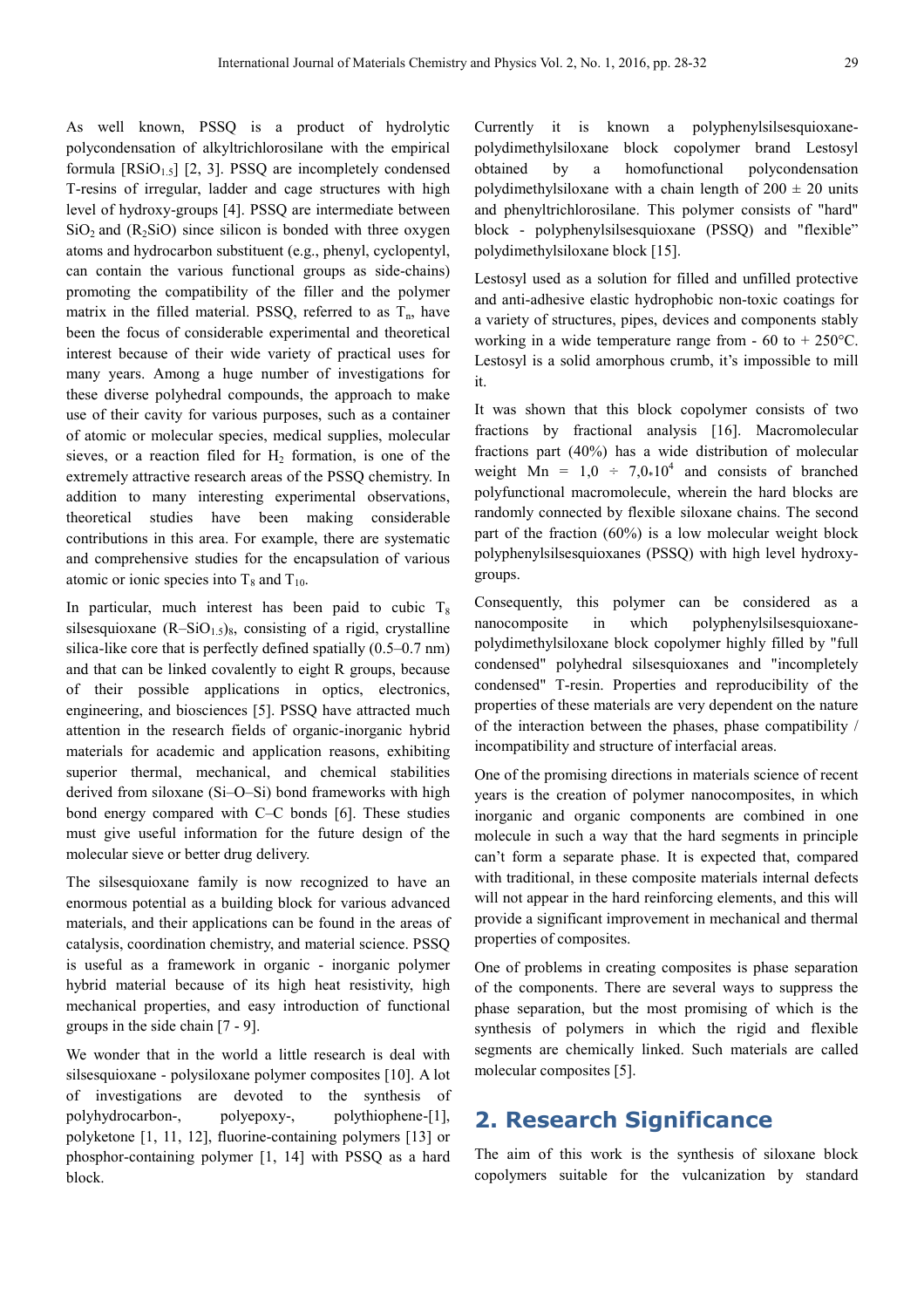methods for silicone rubber and studies the properties of the filled vulcanizate.

To create a rubber to mill it was obtained polyphenylsilsesquioxane-polydimethylsiloxane block copolymer of the general formula:



As we said above there is a widespread method for producing organic-inorganic composites by creating terminal trifunctional triethoxysiloxy-units in that the organic polymer, followed by the sol-gel polymerization in the presence of tetraethoxysilane. In our case this method is unacceptable because of uncontrolled formation of filler in the polymer matrix during the sol-gel polymerization. This method is applicable to the production of gels in general, but for elastomers, curable by conventional methods, it is impossible.

The said block copolymer is prepared in two steps:

1. a silylation of polydimethylsiloxane with a chain length of 300 units by phenyltrichlorosilane in an organic solvent in the presence of an amine compound,  $\alpha$ ,  $\omega$  – bis-(dichlorophenylsilyl) polydimethylsiloxane is obtained,

2. a hydrolytic polycondensation  $\alpha$ ,  $\omega$  – bis-(dichlorophenylsilyl) polydimethyl-siloxane and phenyltrichlorosilane in an organic solvent in the presence of an amine compound, a subsequent condensation of the resulting hydrolyzate and isolating the desired product.

It was shown by fractional analysis that new block copolymer consists of two fractions. Macromolecular fractions part (60%) has a narrow distribution of molecular weight  $Mn = 4.0$  $\div 7.0*10^4$  and consists of polyphenylsilsesquioxanepolydimethylsiloxane macromolecule. The second part of the fraction (40%) is a low molecular weight block PSSQ with high level hydroxy- groups.

The formation of a substantially larger proportion of high molecular weight fractions takes place most likely due to (dichlorophenylsilyl) siloxy- groups which allow to zoom its reactivity in the reactions of a hydrolytic polycondensation to phenyltrichlorosilane's reactivity and, thereby, to provide chemical bonding flexible and rigid blocks.

Thus, both the produced block copolymer can be considered as nanocomposite materials, in which polyphenylsilsesquioxanepolydimethylsiloxane is filled by incompletely condensed PSSQ directly in the synthesis process. In different blockcopolymers the proportions of filling are different.

We have studied the temperature resistance of the obtained polymer by TGA (thermogravimetric analysis) in an inert atmosphere (GTA-6000 «Perkin Elmer», heating range of 40 to 600°C at a speed of 10°C / min).



**Fig. 1.** Thermogravimetric differential thermal analysis of new polyphenylsilsesquioxane-polydimethylsiloxane.

The data obtained are presented in Table 1 compared with the data on Lestosyl, polydimethylsiloxane (PDMS) and polydimethylmethylphenylsiloxane (PDMPhS-50).

**Table 1.** Thermostability.

| <b>Block copolymer</b>          | $\tau_0$ | Т.   | $\tau_{10}$             | $\tau_{20}$     | $\tau_{30}$ | $\tau_{40}$ | $\tau_{50}$ |
|---------------------------------|----------|------|-------------------------|-----------------|-------------|-------------|-------------|
| A new polyphenylsilsesquioxane- |          |      |                         |                 |             |             |             |
| polydimethylsiloxane block      | 407      |      | 426 485 495 525 550 585 |                 |             |             |             |
| copolymer                       |          |      |                         |                 |             |             |             |
| Lestosyl                        | 400      | 42.8 |                         | 479 505 520 530 |             |             | 551         |
| <b>PDMS</b>                     | 300      |      | 390                     | 420             | 430         | 440         | 450         |
| PDMPhS-50                       | 353      | 365  | 384                     | 412             | 430         | 440         | 450         |

τ -a temperature at which to start weight loss (τ<sub>0</sub>) or reaches a certain magnitude of these losses:  $10\%$  ( $\tau_{10}$ ),  $20\%$  ( $\tau_{20}$ ) etc.,

Lestosyl SM – a well- known polyphenylsilsesquioxanepolydimethylsiloxane block copolymer,

PDMS – polydimethylsiloxane,

PDMPhS-50 – polydimethylmethylphenylsiloxane containing 50% (mol.) methylphenylsiloxy- units.

Comparative analysis of this data shows that the heatresistant of new block copolymer is not inferior to Lestosyl, and the both of block copolymers are much superior linear siloxanes: polydimethylsiloxane and polydimethylmethylphenylsiloxane.

The glass transition temperature of the test sample was determined by the DSC 8500 (differential scanning calorimetry). The sample weight is of 12-20 mg, heating rate of 10°C / min, the minimum cooling temperature is -80°C. In the temperature range from  $-75$  to  $0^{\circ}$ C a glass transition of new block copolymer could not fixed, which gives reason to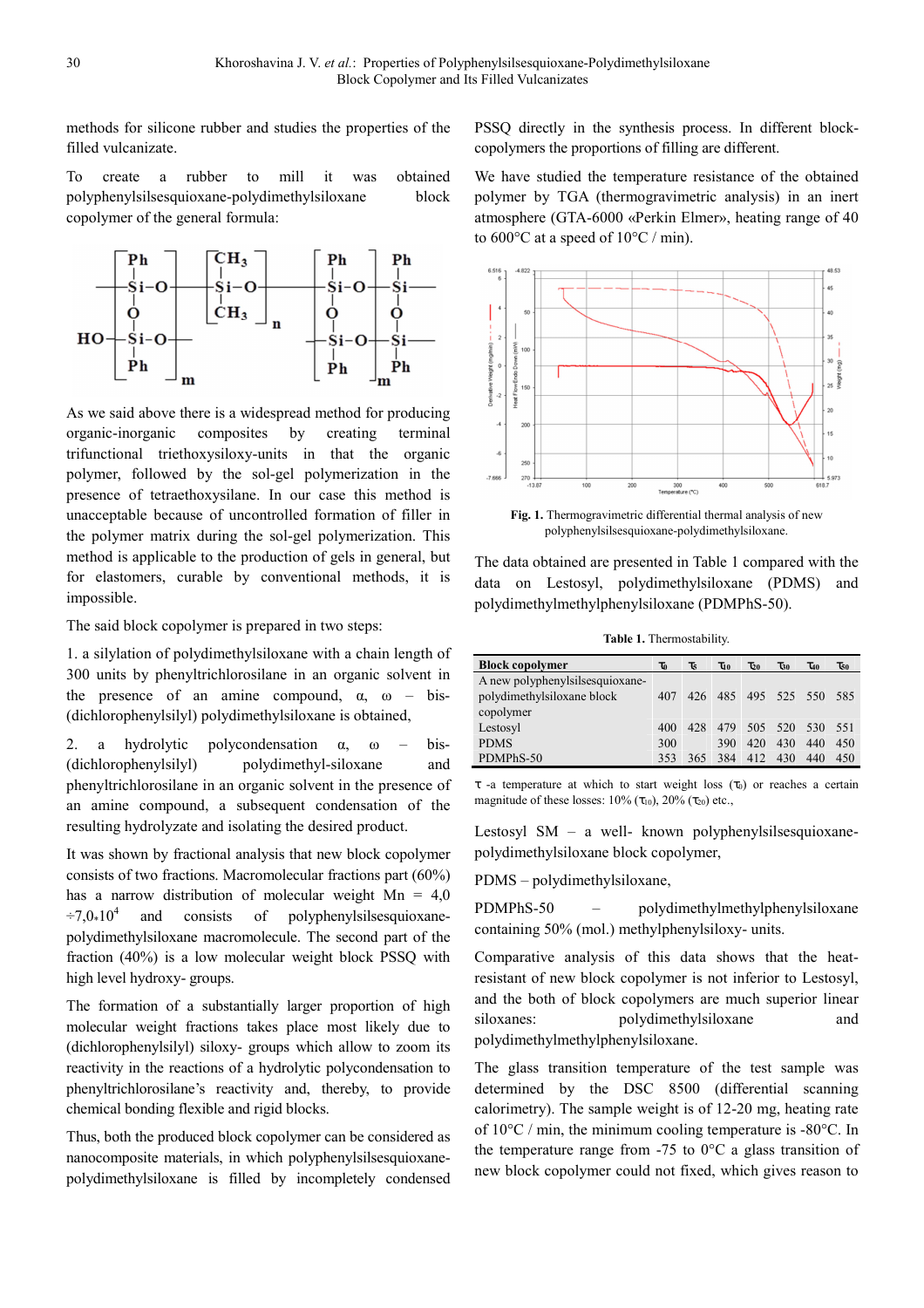assume that its glass transition is below.

On the basis of these both block copolymers were prepared non-filled films whose properties are shown in table 2.

| <b>Table 2.</b> Physical and mechanical properties of films. |  |
|--------------------------------------------------------------|--|
|--------------------------------------------------------------|--|

| <b>Block copolymer</b> | D/T | the flexible<br>block's length | $J_P$       | δ   |
|------------------------|-----|--------------------------------|-------------|-----|
| Lestosyl               | 2,1 | $180 - 240$                    | 10.0        | 130 |
| Lestosyl               | 3,3 | $80 - 120$                     | $4.0 - 6.0$ | 250 |
| A new block copolymer  | 4.0 | 300                            | 4.0         | 500 |

*D/T -* the ratio of D- and T- links, *the flexible block's length* – number of Dunits in polydimethylsiloxane block,

*fр*, - tensile strength, MPa,

δ - elongation at break, %.

The data show that the growth of the flexible block's length (300 units D-) leads to an increase an elasticity of the film and a share growth of the trifunctional units' part (T- units) leads to increased strength.

A filled vulcanizates were obtained on the basis of the new block copolymer by standard methods.

Obviously, the ability to mill is associated with the greater elasticity of the material due to the greater length of the rigid block than in Lestosyl.

Physical and mechanical properties of this vulcanizates are shown in Table 2. As we said above to get a Lestosyl' vulcanizates was not possible.

**Table 3.** Physical and mechanical properties of vulcanizates of new polyphenylsilsesquioxane-polydimethylsiloxane block copolymer.

| Indicator                                                   | Value       |
|-------------------------------------------------------------|-------------|
| $f_{\rm p}$                                                 | $4,3 - 4,7$ |
| $\delta$                                                    | $130 - 170$ |
| Shore A Hardness                                            | 61-66       |
| $KB$ A coefficient of recoverability at -60 $\rm ^{\circ}C$ | 0.6         |
| $C_{B}$                                                     | 49          |
| $f_n$ (after 300 $\degree$ C, 336 h)                        | $4,0 - 4,2$ |
| $\delta$ (after 300°C, 336 h)                               | $80 - 100$  |
| $f_p$ (after 350 $\degree$ C, 24 h)                         | $4,1 - 4,3$ |
| $\delta$ (after 350°C, 24 h)                                | $70 - 90$   |
| $fn$ (after 350°C, 72 h)                                    | $4,2 - 4,4$ |
| $\delta$ (after 350°C, 72 h)                                | $20 - 30$   |

*fр*, - tensile strength, MPa,

δ - elongation at break, %,

 $C_B$  – compression set (250°C / 24 h.), 20% compression, %,

 $K_{\rm B}$  - coefficient of recoverability at -60 $\rm ^{\circ}C$ .

The data show that the vulcanizates of a new block copolymer has good physical and mechanical properties and high heat resistance.

## **3. Conclusion**

We've succeed in synthesis of new polyphenylsilsesquioxane-

polydimethylsiloxane block copolymer. Investigations by various methods have shown its high temperature resistance and low glass temperature. Films from this block copolymer demonstrate high tensile strength and elasticity. Rubbers have high physical and mechanical properties and heat resistance.

Thus, the new polyphenylsilsesquioxane-polydimethylsiloxane block copolymer has got a processability in comparison with its predecessor - Lestosyl while maintaining high heat resistance.

### **References**

- [1] Ichiro Imae, Shotaro Takayama, Daisuke Tokita, Yousuke Ooyama, Kenji Komaguchi, Joji Ohshita, Yutaka Harima "Synthesis of a Novel Family of Polysilsesquioxanes Having Oligothiophenes with Well-Defined Structures", International Journal of Polymer Science V. 2012, Article ID 484523, 10 page.
- [2] H. Endo, N. Takeda, M. Unno "Synthesis and Properties of Phenylsilsesquioxanes with Ladder and Double-Decker Structures", Organometallics, 33 (15), 4148–4151.
- [3] G. Kickelbick "Silsesquioxanes", Functional Molecular Silicon Compounds I, 155, 1-28 (2013).
- [4] R. Duchateau "Incompletely Condensed Silsesquioxanes: Versatile Tools in Developing Silica-Supported Olefin Polymerization Catalysts", Chem. Rev., 102. 3525.
- [5] H. Baney, M. Itoh, A. Sakakibara, T. Suzuki "Silsesquioxanes", Chem. Rev., 95, 1409.
- [6] D. Chen, Y. Liu, C. Huang "Synergetic effect between POSS and fumed silica on thermal stabilities and mechanical properties", Polymer degradation and stability, 97, 308.
- [7] D. Gnanasekaran, K. Madhavan, B.S. Reddy "Developments of polyhedral oligomeric silsequioxanes (POSS), POSS nanocomposites and their applications", J. Scientific & Industrial Research, 68, 437.
- [8] K. Pielichowski, J. Njuguna, B. Janowski, J. Pielichowski "Polyhedral oligomeric silsequioxanes (POSS)-containing nanohybrid polymers", Adv. Polym. Sci., 225, 201 (2006).
- [9] A. Lou Douglas and J.S. Kennet, "Bridged polysilsesquioxanes. Highly Porous hybrid organic-inorganic materials", Chem. Rev., 95 (5), 1431.
- [10] M. Handke, B. Handke, A. Kowalewska, W. Jastrzebski New polysiloxane materials of ladder-like structure, J. Mol. Structure, 254 (2009).
- [11] X. Li, Y. Song, M. Zhu, B. Liu, and Z. Jiang, "Preparation and properties of the POSS-containing composites as proton exchange membranes," Gaodeng Xuexiao Huaxue Xuebao, vol.32, № 8, pp. 1670–1672 (2011).
- [12] S. H. Pezzin, N. Stock, S. Shishatskiy, and S. P. Nunes, "Modification of proton conductive polymer membranes with phosphonated polysilsesquioxanes," Journal of Membrane Science, vol. 325, № 2, pp. 559–569 (2008).